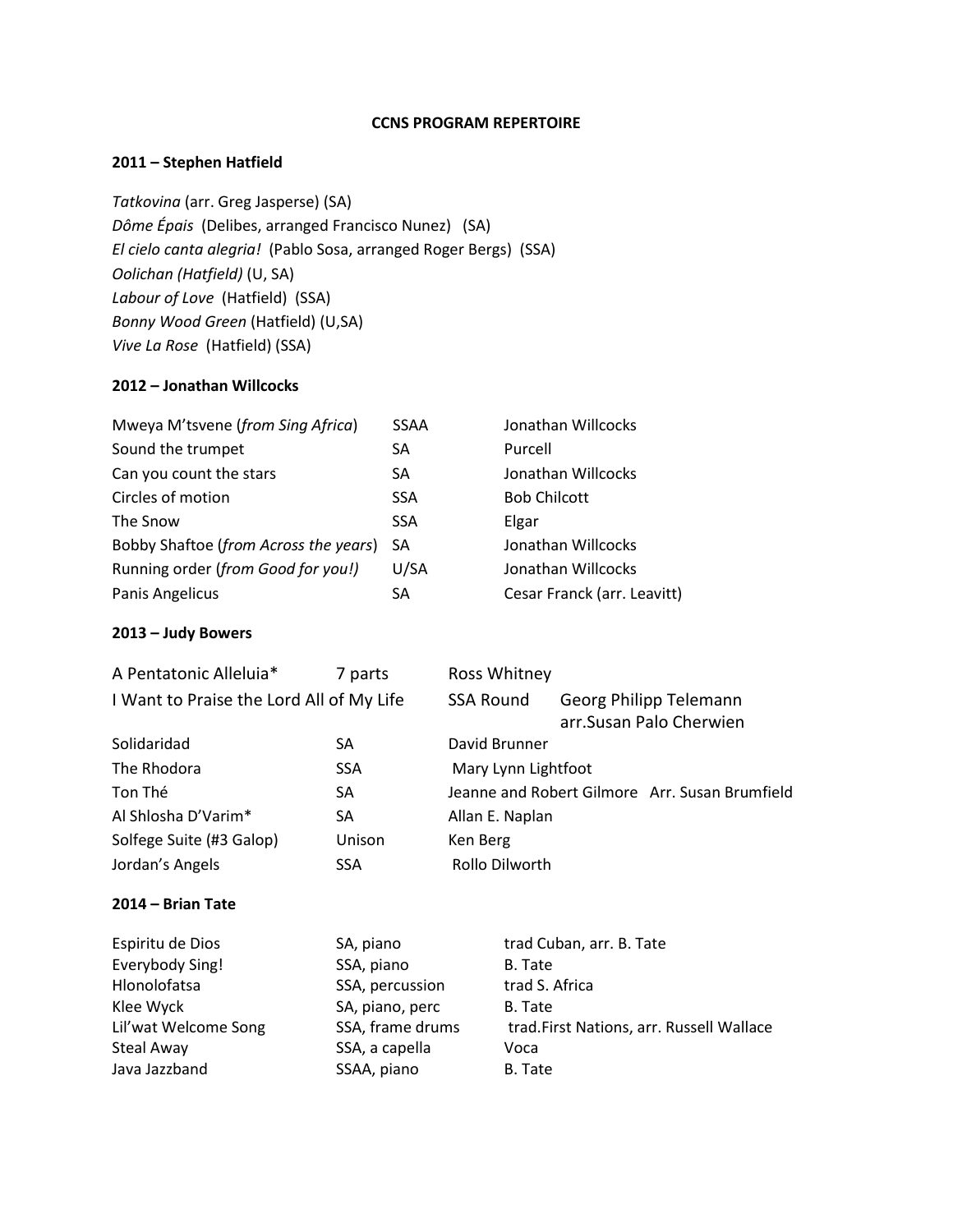# **2015 – Zimfira Poloz**

| Tottoyo                          | SSA                                     | <b>Cristian Grases</b> |
|----------------------------------|-----------------------------------------|------------------------|
| Murasame                         | 2 part/ percussion                      | Victor C.Johnson       |
| Canto De Pilon                   | 2 part $-$ body percussion / percussion | arr. Christian Grases  |
| Where there really be a Morning? | SA                                      | Craig Hella Johnson    |
| Bay Dooka                        | SA                                      | Nancy Telfer           |
| Norwegian trilogy                | Unison/SA                               | arr. Margaret King     |
| <b>Stand Together</b>            | SSA/ percussion                         | Jim Papoulis           |

#### **2016 – Mark Sirett**

| Laudamus Te        | SA and piano                    | Vivaldi                |
|--------------------|---------------------------------|------------------------|
| Watane             | <b>SSA</b>                      | <b>Mark Sirett</b>     |
| Where Go the Boats | SA and piano                    | <b>Mark Sirett</b>     |
| There is Peace     | SA                              | Jim Papoulis           |
| Can You Hear Me?   | SA and piano with sign language | <b>Bob Chilcott</b>    |
| <b>Birdsong</b>    |                                 | Paul Read              |
| Roth-Say-O         | SSA (piano and Violin)          | Trad. Scottish         |
| Royal Hudson       | SSA and piano, violin           | Dave Baker arr. Nickel |

#### **2018 – Jakub Martinec**

| Ave Maria                           | SSA and Piano (opt. flute or violin) | Franz Schubert arr. Shaw |
|-------------------------------------|--------------------------------------|--------------------------|
| Praise His Holy Name                | SSA and Piano                        | Keith Hampton            |
| Kuimba                              | <b>SSA and Percussion</b>            | Victor C. Johnson        |
| Dobru Noc                           | SSA, Piano and Violin                | Victor C. Johnson        |
| There Has to be a Song SA and Piano |                                      | Andrea Ramsey            |
| Panis Angelicus                     | SA and Piano                         | César Franck             |
| Dona Nobis Pacem                    |                                      | <b>Bob Chilcott</b>      |
|                                     |                                      |                          |